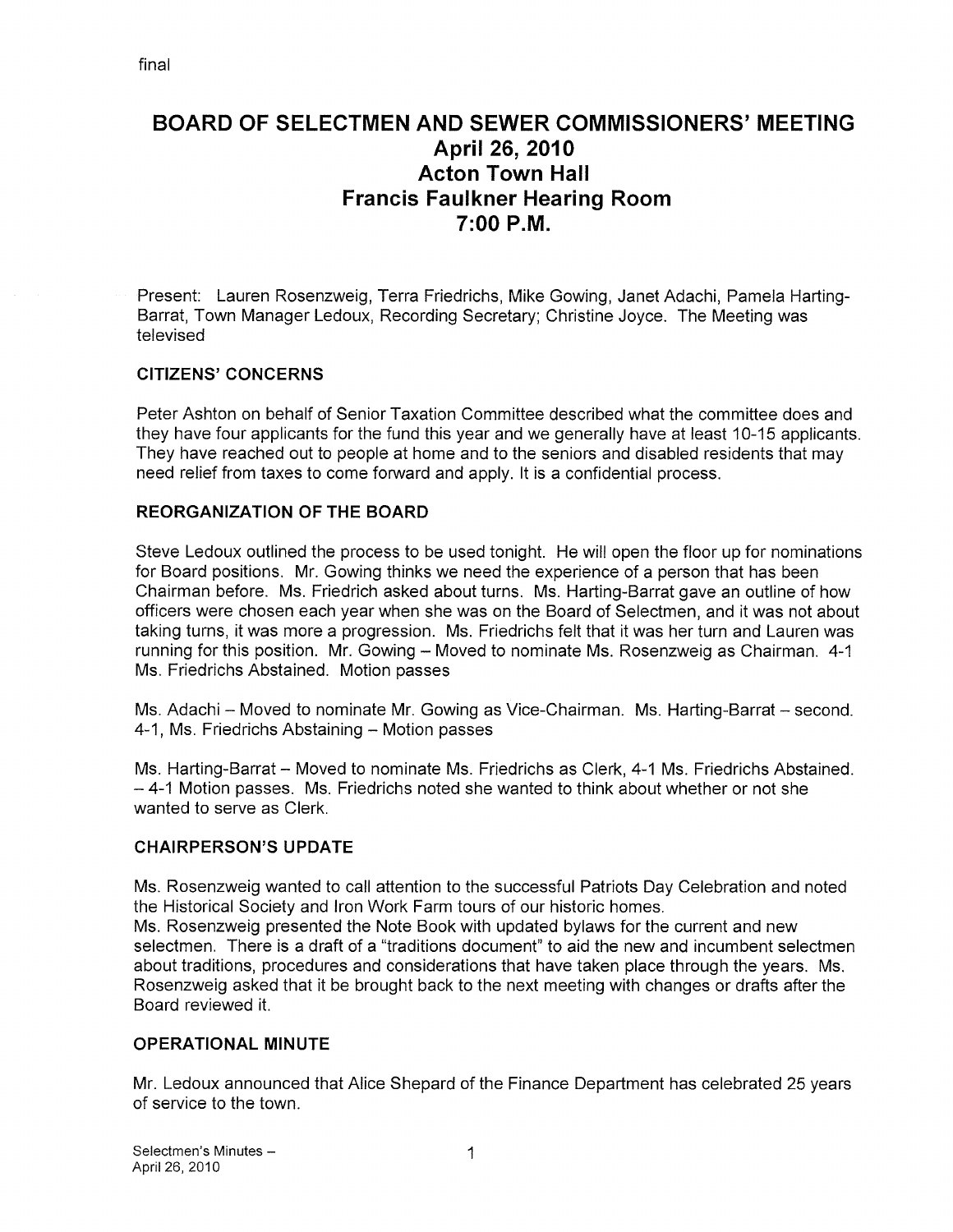Mr. Ledoux spoke about finalizing the shared building services with Boxborough and they have a draft of an Inter-Municipal Agreement with Boxborough. He noted that inter-municipal agreement can now be entered in to by Board of Selectmen with out town meeting action.

Mr. Ledoux has signed the Commuter lot Transportation Coordinator and Shuttle Service and COA Van contracts. The second is to award the shuttle contract. The satellite parking proposals that would have met criteria had no response at all. Town Counsel noted we needed to have a Declaration of Uniqueness prepared for the contract for satellite parking.

# PUBLIC HEARINGS & APPOINTMENTS

#### GREEN ADVISORY BOARD

Kate Crosby on behalf of the Green Committee updated the Board that they are on track and in line for receiving the designation as a Green Community. There are five criteria to meet in order to have the designation. They have a variety of criteria to meet, two of which are Energy Use Inventory for both town and schools. Another criteria has to do with Energy Efficient Vehicles. We need to adopt a policy that we will purchase energy efficient vehicles with exceptions of police, fire and public works vehicles.

In response to Ms. Friedrichs statement about recycling at the Schools, a Boy Scout living on Jackson Drive said that the school does recycle cans and paper.

Ms. Friedrichs — Moved the Board of Selectmen hereby authorizes Catherine Crosby, Chairperson of the Town of Acton Green Advisory Board or John Murray to submit the "The Green Community Designation" application and the "Spring 2010 Green Communities Grant Application" on behalf of the Town of Acton, further Ms. Crosby and Mr. Murray are authorized to sign any and all documents related to said applications on behalf of the Town. Mr. Gowing second. UNANIMOUS VOTE

Charlie Kadlec asked if we are obligating the Town to the list. John talked about a solar farm on the Landfill. He said the board will be asked to vote to proceed at the next meeting. The Board asked about the location and the visual impact (from the street) of using of Landfill for this use.

#### CAOUETTE LAND — PURCHASE AND SALES DOCUMENT

Ms. Rosenzweig reviewed the need for the Purchase and Sales Agreement. Mr. Ledoux noted we placed a notice in the Central Register as a unique parcel and had to wait 30 days before signing the documents. The P&S is contingent on phase two environmental results and feel we will get the results in a month and will bring it back to the Board.

Ms. Friedrichs Moved to enter into the P&S for the Caouette Property — Mr. Gowing — second, UNANIMOUS VOTE.

#### SIGN ENFORCEMENT UPDATE

Mr. Ledoux outlined the discussions he has had to address concerns of enforcement. They have proposed a panel with two members of EDC and Town Counsel for 20 minute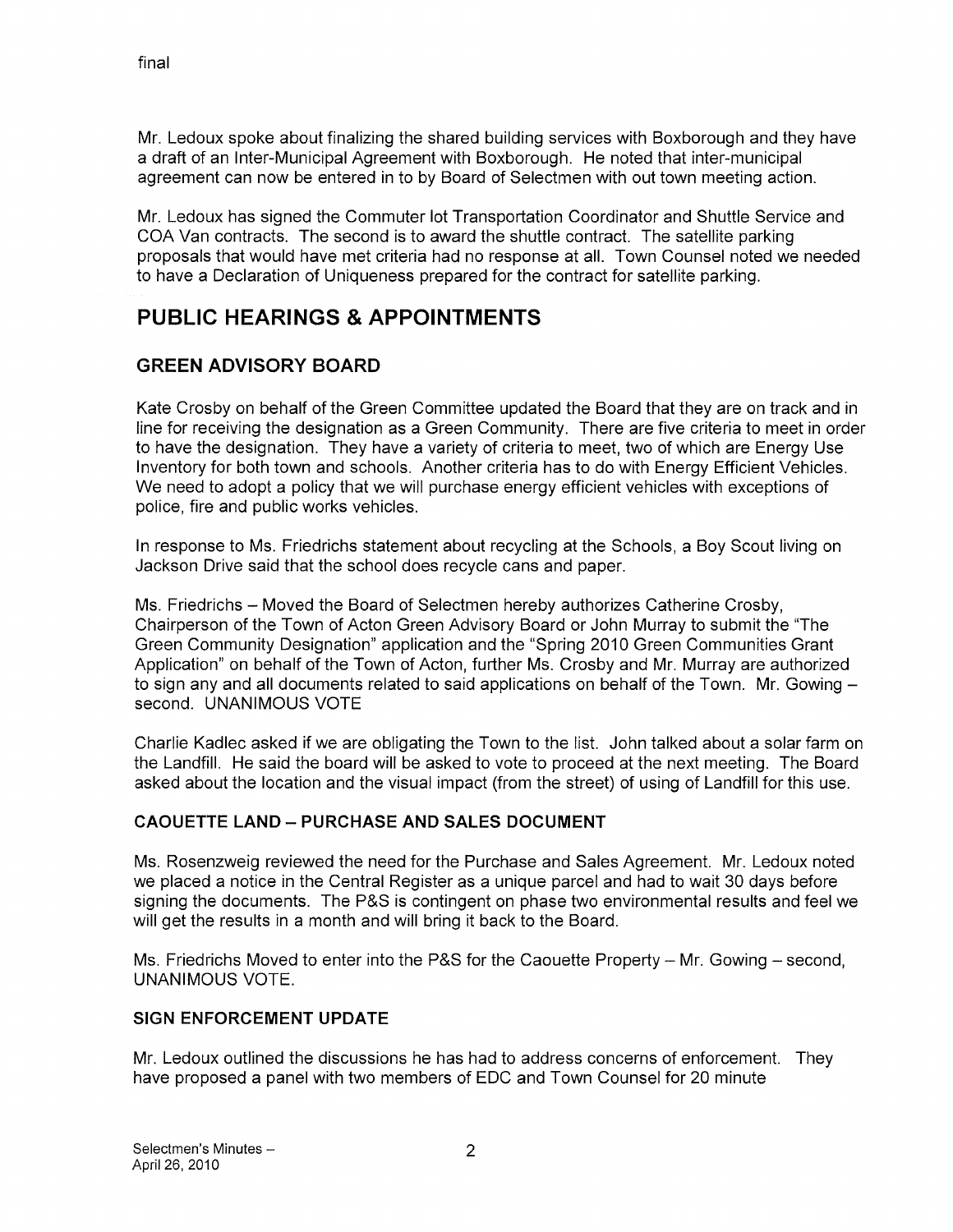appointments and have them state their case to the panel and then the panel would deliberate and offer a decision/recommendation. He also asked about a flyer to give to business. Lauren noted that Ms. Friedrichs had asked about how to get the word out and this summary is in the packet and felt a press release would be appropriate once they had a schedule established.

Ms. Harting-Barrat spoke about giving a warning before fining. Ms. Rosenzweig felt we needed to explain what is required in different districts and felt we explain it better instead of changing the Bylaw

Ms. Friedrichs — Moved to establish a panel as outlined. Mr. Gowing — second. UNANIMOUS VOTE'

The Draft Press Release that was prepared by Ms. Friedrichs was discussed Ms. Rosenzweig said we should have a press release for the paper. Ms. Friedrichs — Moved to modify the Press Release with Ms. Adachi's comments. Mr. Cowing — second. UNANIMOUS VOTE.

#### LILLIAN / BULETTE ROAD PROJECT, MASS HOUSING COMPREHENSIVE PERMIT

Ms. Rosenzweig outlined the project review. We have 30 days to comment.

Ms. Adachi spoke about the size of the parcel. She questioned if the developer could segregate the house. Nancy Tavernier noted that the area is 2 acre zoning and would have to be 2 acres to subdivide which would make it a non-conforming lot.

Ms. Harting-Barrat spoke about the Smart Growth criteria. The application statement is misleading. She felt it was not feasible to expect people to walk those distances.

Every one is welcome to submit a letter to them. It is important to point out the deficiencies in the application that was filed.

Ms. Friedrichs noted that developer applications are in the town's DocuShare file and wanted to call it out to the voter's attention to direct them to the files so they can see the information. She stated that it's important for voters to understand what their elected representatives are doing with respect to supporting (or not opposing or defending against) development with respect to this particular application, she said that there are certain checkboxes that are checked in the application, which are clearly incorrect. With other applications, we often let these checkboxes remain checked, which suggests that we are in support of certain aspects of a development, when the design aspects may not be in keeping with that neighborhood's character. We need to be careful about these criteria sheets.

Ms. Rosenzweig pointed out that the units were listed on the form as town houses, but they look like individual single family homes. She would like to see much less density on this site.

Ms. Harting-Barrat felt that the proposed density is not suitable on this site.

Susan Lee, resident's representative noted the concerns of the neighbors such as the neighbor's land that the developer plans to cross over into. She claims 'adverse possession" and will have to hire a lawyer. Most of the neighbors are concerned about the drainage on the hill. They will be addressing these concerns in their comments. Steve was asked to draft a letter with Roland for the board's review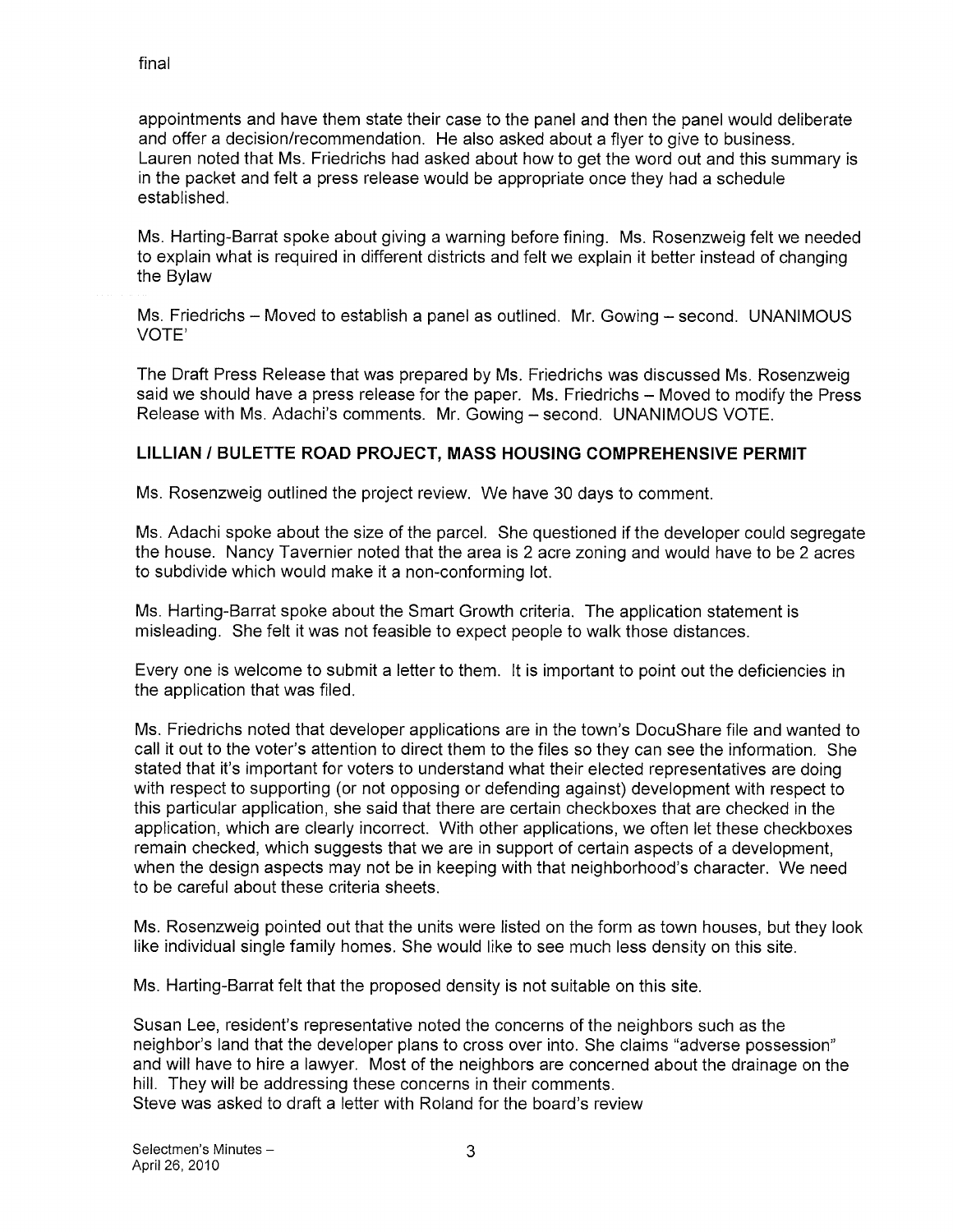#### FINANCIAL METRICS AND DATA COLLECTION

Ms. Friedrichs discussed process for planning of projects and wanted a better process to gather the data to make decisions. Right now we use the ALG Spread Sheet and look at the current year budget and how to spend it, which is a "one year, current cash" methodology of financial planning, also known as "very short term thinking Ms. Friedrichs spoke about details on keeping track of long term obligations/costs, planned out to at least 3 to 5 years. Ms. Rosenzweig asked Mr. Ledoux about how he prepares his budget; he noted he only can manage 25% of it as the schools have the other 75%. He noted we have the bottom line budget to handle issues and warning signs to look out for. Steve Noone of Fin com encouraged the long range plans and noted that the Fincom has this under their purview. He noted that most of the costs are fixed and they know what the drivers are going forward.

#### HEALTH INSURANCE TRUST

Ms. Adachi – Moved to Appoint Mr. Gowing as Trustee to the Health Insurance Trust to fill Mr. Berry's vacancy. Ms. Harting-Barrat - second. UNANIMOUS VOTE

#### LIAISON APPOINTMENTS TO BOARDS AND COMMITTEES

Ms. Rosenzweig has developed a draft and asked for comments and to contact her with questions prior to finalization.

#### GOAL SETTING DATE

Mr. Gowing suggested that they meet on May  $17<sup>th</sup>$  to give the new members a chance to develop their goals.

#### TEAM BUILDING WORKSHOP

Ms. Rosenzweig suggested a workshop on a Saturday to determine our strengths and weakness and she felt it would be helpful Mr. Gowing asked the Town Manager to find a facilitator before we establish a date.

## SELECTMEN'S BUSINESS

#### SELECTMEN'S REPORTS

Ms. Friedrichs updated the Board on the Sign Enforcement issue and EDO

Ms. Friedrichs noted that she has had inquiries about companies coming to town and to encourage people to come talk to the Town suggested a Non-Disclosure policy. A one page statement would be acceptable. She also spoke about a welcome package that would include demographics that are important to businesses considering locating here. She said that the EDO is developing such a package.

Mr. Gowing noted that COA met and they encouraged him to get Board support for the Nursing Service.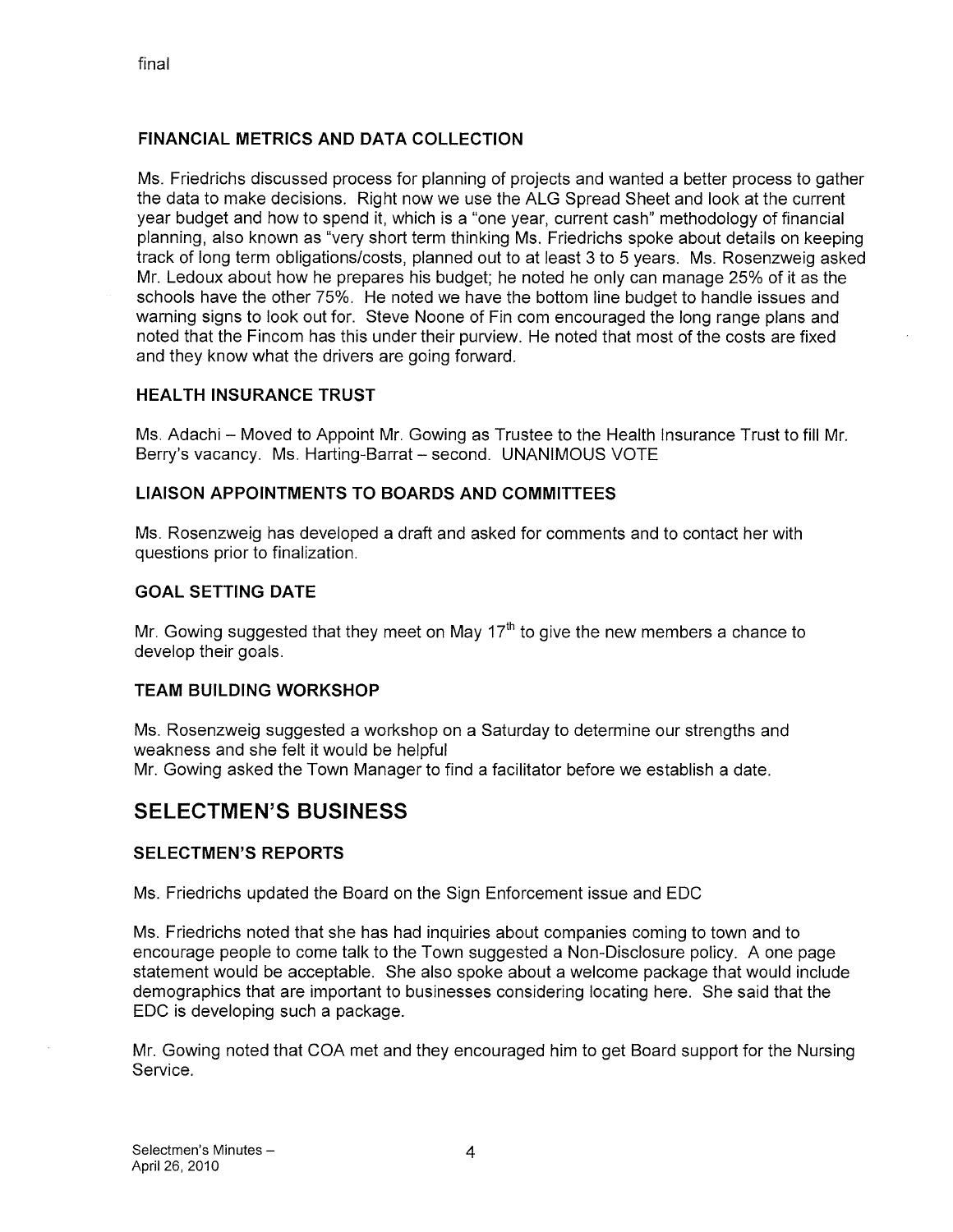final

Cable Advisory set up a new policy to respond to citizens concerns about Verizon. The customer service employees are blaming the town when a person calls Verizon about complaints.

ACAT can be contacted at: Acton tv.org to get information regarding the filming of a Public Service Announcement. The Acton Cable Advisory is an oversight to ACAT

Ms. Rosenzweig spoke about Magic and the TIP plan on the 30 year plan. Rail trails to be on the TIP list.

Ms. Harting-Barrat spoke about ticks and the upcoming film to be shown about the dangers of deer ticks.

#### OTHER BUSINESS

#### CONSENT

Ms. Harting-Barrat recused herself and left the room because her husband David was on consent for a Committee action.

#14 Hold Mr. Gowing

Mr. Gowing asked about the fee schedule regarding the request for increased fees.

Ms. Friedrichs — Moved to accept the consent items excluding #14. Ms. Harting-Barrat second. UNANIMOUS VOTE

Mr. Gowing — Moved to accept the consent item # 14 Ms. Friedrichs — second. UNANIMOUS VOTE.

**EXECUTIVE SESSION** 

Christine Joyce, Recording Secty

Clerk Date: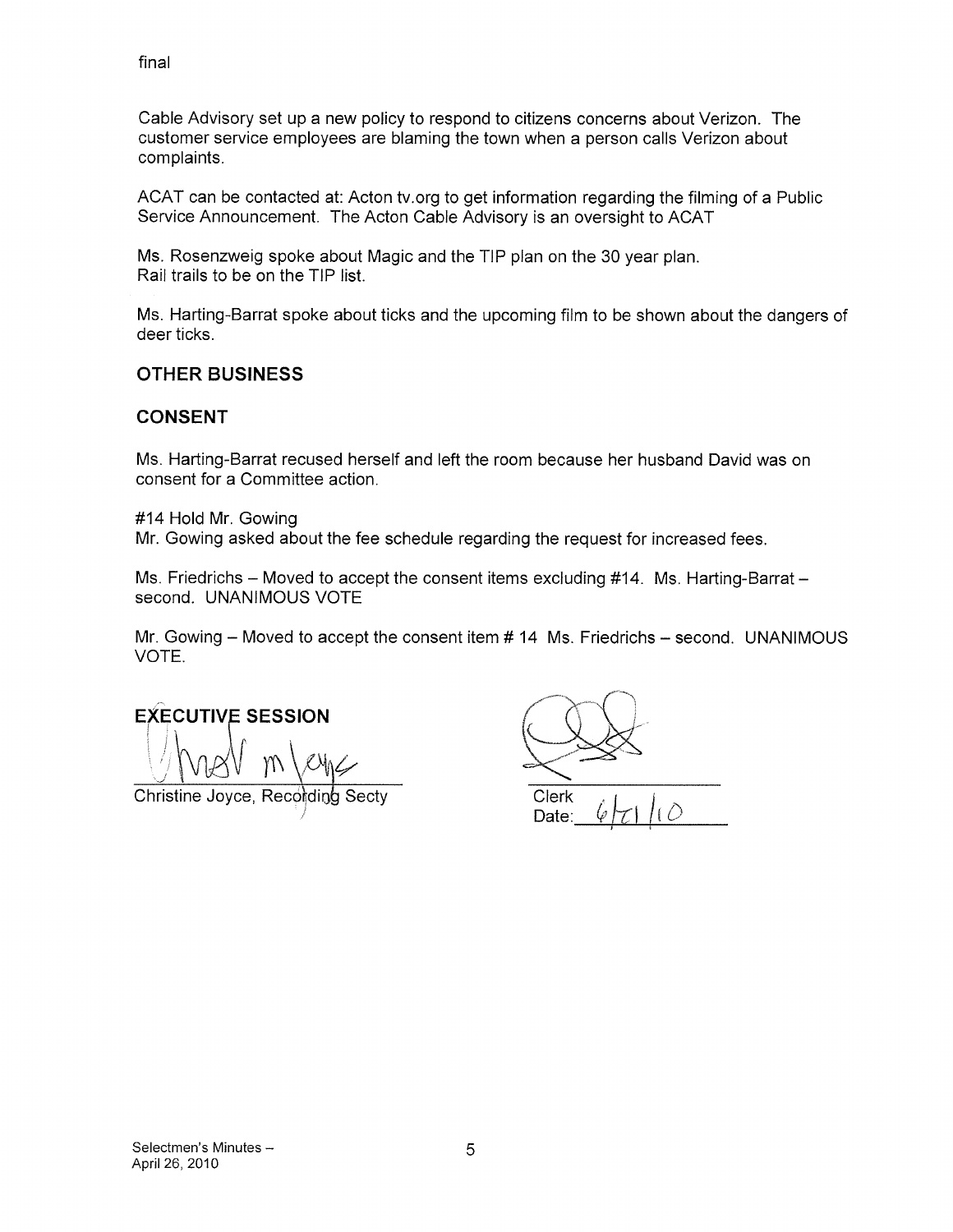# BOARD OF SELECTMEN & SEWER COMMISSIONERS' MEETING AGENDA

# Francis Faulkner Hearing Room April 26, 2010 7:00 PM

- I. CITIZENS' CONCERNS
- N. PUBLIC HEARINGS AND APPOINTMENTS
	- I. REORGANIZATION OF THE BOARD
	- 2. 7:10 CHAIRMAN'S UPDATE

The Chair will briefly update the Board on Topics of interest

- 3. 7:15 OPERATIONAL MINUTE The Town Manager will provide a brief report on topics of interest
- 4. 7:30 GREEN ADVISORY BOARD

### III. SELECTMEN'S BUSINESS

- 5. CAOUETTE LAND PURCHASE AND SALE DOCUMENT Enclosed please find a signature page for Board action
- 6. SIGN ENFORCEMENT UPDATE Town Manager Ledoux will update the Board in the subject regard
- 7. LILLIAN / BULETTE ROAD PROJECT, MASS HOUSING COMPREHENSIVE PERMIT Selectmen Rosenzweig and Adachi will update the Board in the subject regard
- 8. FINANCIAL METRICS AND DATA COLLECTION Selectman Friedrichs will update the Board in the subject regard
- 9. HEALTH INSURANCE TRUST The Board will discuss its appointment to the Trust to fill the vacancy left by Mr. Berry
- 10. LIAISON APPOINTMENTS TO BOARDS AND COMMITTEES Selectmen's liaison assignments will be discussed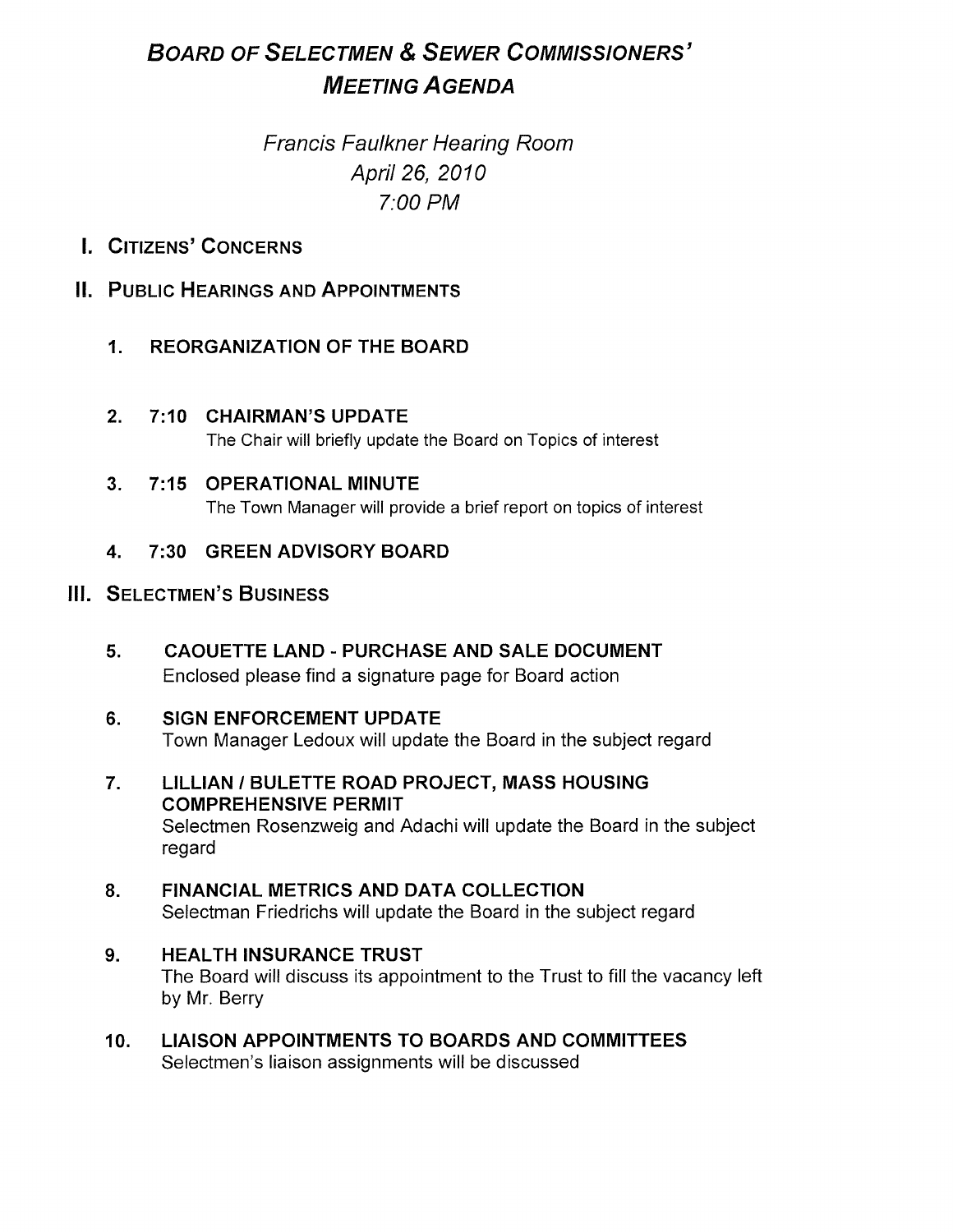#### 11. GOAL SETTING MEETING

The Board will be asked to choose a Monday in May for a Special Meeting in this regard

#### 12. TEAM BUILDING WORKSHOP

The Board will be asked to choose a Saturday morning for a Special Meeting in this regard

#### SELECTMEN REPORTS

#### OTHER BUSINESS

- IV. CONSENT AGENDA
	- 13. ACCEPT SELECTMEN'S MINUTES, MARCH 22, 2010 Enclosed please find materials in the subject regard
	- 14. MECHANICAL PERMITS & PROPOSED FEE SCHEDULE, BUILDING DEPARTMENT

Enclosed please find materials in the subject regard

- 15. APPLICATION FEE FOR SPECIAL EVENTS SIGNS Enclosed please find materials in the subject regard
- 16. ACTON GARDEN CLUB TEMPORARY SIGNS ON THE COMMON Enclosed please find materials in the subject regard
- 17. COMMUNITY PRESERVATION PROJECTS, STAFF ASSIGNMENTS AND POLICY FOR OPEN SPACE ACQUISITION AND PRESERVATION FUND

Enclosed please find materials in the subject regard

- 18. CONFIDENTIAL REQUEST, REDUCED BEACH FEE AT NARA PARK Enclosed please find materials in the subject regard
- 19. ACTON 5K ROAD RACE, NARA PARK REQUEST FOR FEE WAIVER Enclosed please find materials in the subject regard
- 20. ACCEPT GIFT, ANONYMOUS DONOR Enclosed please find a gift of \$1,000.00 from an anonymous donor for Employee Appreciation Day at NARA Park
- 21. ACCEPT GIFT, RECREATION

Enclosed please find a gift of \$4,000.00 from Roche Brothers, Inc. to be used for support of the Summer Concerts at NARA Park